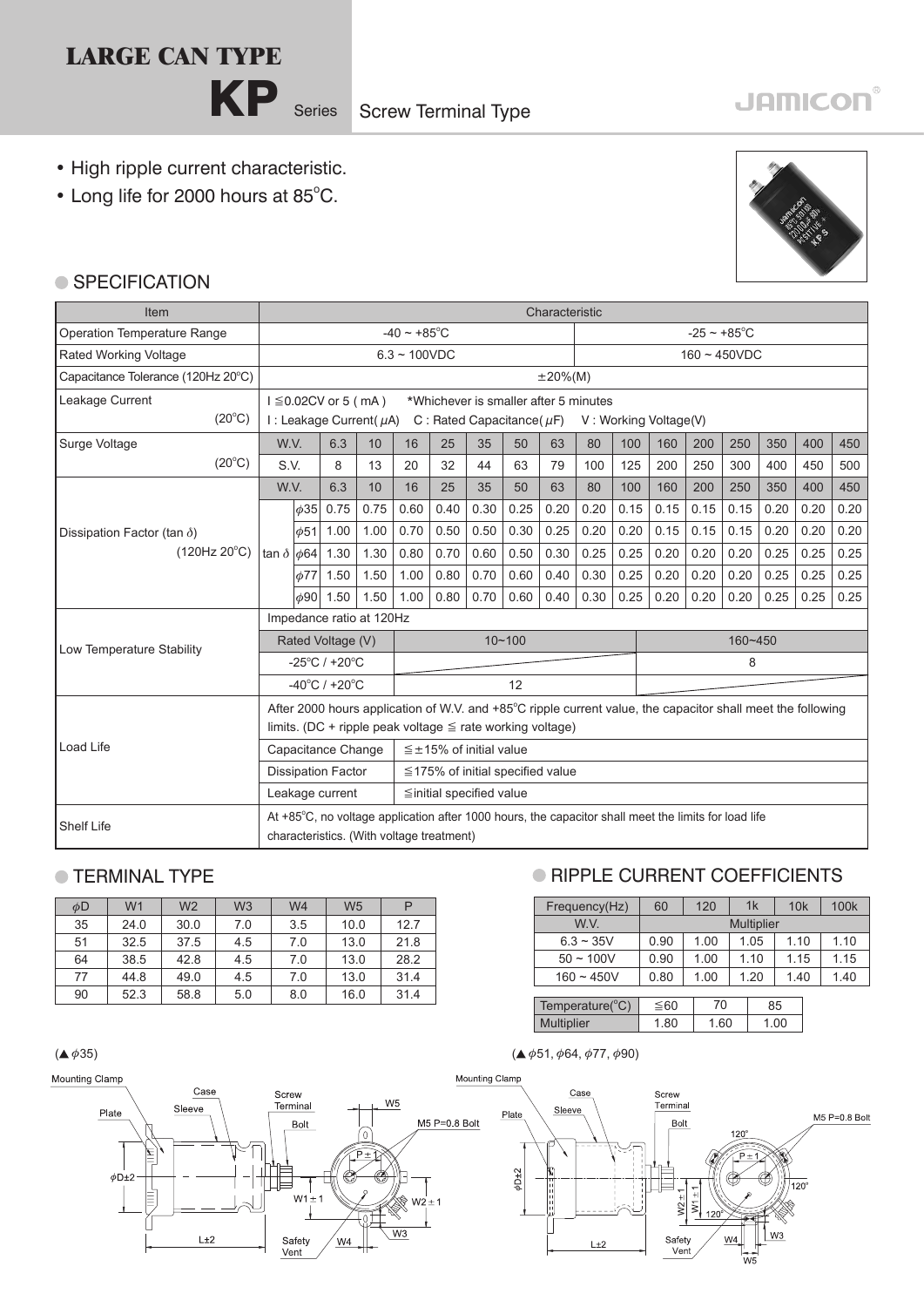|        | CASE SIZE & MAX RIPPLE CURRENT |            |         |            | Case size | : $D \times L$<br>Max ripple current: A(rms) | (mm)<br>$85^{\circ}$ C<br>120Hz |
|--------|--------------------------------|------------|---------|------------|-----------|----------------------------------------------|---------------------------------|
|        | V(Code)                        |            | 6.3(0J) |            | 10(1A)    |                                              | 16 (1C)                         |
| μF     | Item<br>Code                   | <b>DxL</b> | R.C.    | <b>DxL</b> | R.C.      | <b>DxL</b>                                   | R.C.                            |
| 22000  | 223                            |            |         |            |           | 35x50                                        | 4.16                            |
| 33000  | 333                            |            |         | 35x50      | 4.14      | 35x60                                        | 5.51                            |
| 39000  | 393                            |            |         | 35x50      | 4.50      | 35x80                                        | 6.80                            |
| 47000  | 473                            | 35x50      | 4.94    | 35x60      | 5.35      | 35x80                                        | 7.47                            |
| 56000  | 563                            | 35x60      | 4.96    | 35x80      | 6.63      | 35x100                                       | 9.03                            |
| 68000  | 683                            | 35x60      | 5.47    | 35x80      | 7.31      | 35x121                                       | 9.88                            |
| 82000  | 823                            | 35x80      | 6.82    | 35x80      | 8.02      | 35x121                                       | 10.85                           |
| 100000 | 104                            | 35x80      | 7.53    | 35x121     | 9.21      | 51x80                                        | 10.86                           |
| 120000 | 124                            | 35x121     | 9.15    | 51x80      | 9.23      | 51x90                                        | 11.74                           |
| 150000 | 154                            | 51x80      | 9.51    | 51x80      | 10.32     | 51x121                                       | 12.48                           |
| 180000 | 184                            | 51x80      | 10.42   | 51x90      | 11.50     | 51x121                                       | 13.67                           |
| 220000 | 224                            | 51x100     | 12.39   | 51x121     | 13.66     | 64x100                                       | 14.75                           |
| 270000 | 274                            | 64x100     | 13.68   | 51x121     | 15.13     | 64x115                                       | 17.37                           |
| 330000 | 334                            | 64x100     | 15.12   | 64x121     | 17.25     | 77x121                                       | 18.19                           |
| 390000 | 394                            | 64x121     | 16.97   | 64x121     | 18.75     | 77x121                                       | 19.78                           |
| 470000 | 474                            | 64x121     | 18.63   | 77x121     | 19.25     |                                              |                                 |
| 560000 | 564                            | 77x121     | 18.80   | 77x121     | 21.01     |                                              |                                 |
| 680000 | 684                            | 77x121     | 20.71   |            |           |                                              |                                 |

|        | V(Code)             |            | 25(1E) |            | 35(1V) | 50(1H)     |       |
|--------|---------------------|------------|--------|------------|--------|------------|-------|
| μF     | <u>Item</u><br>Code | <b>DxL</b> | R.C.   | <b>DxL</b> | R.C.   | <b>DxL</b> | R.C.  |
| 6800   | 682                 |            |        |            |        | 35x50      | 3.26  |
| 8200   | 822                 |            |        |            |        | 35x50      | 3.58  |
| 10000  | 103                 |            |        | 35x50      | 3.53   | 35x60      | 4.27  |
| 12000  | 123                 |            |        | 35x50      | 3.87   | 35x60      | 4.68  |
| 15000  | 153                 |            |        | 35x60      | 3.96   | 35x80      | 5.94  |
| 18000  | 183                 | 35x50      | 3.35   | 35x60      | 4.34   | 35x80      | 6.51  |
| 22000  | 223                 | 35x60      | 4.01   | 35x80      | 4.93   | 35x121     | 6.70  |
| 27000  | 273                 | 35x80      | 5.04   | 35x80      | 5.46   | 35x121     | 7.42  |
| 33000  | 333                 | 35x80      | 5.58   | 35x121     | 7.20   | 51x80      | 7.55  |
| 39000  | 393                 | 35x80      | 6.06   | 35x121     | 7.83   | 51x80      | 8.20  |
| 47000  | 473                 | 35x121     | 7.54   | 51x80      | 8.26   | 51x100     | 9.80  |
| 56000  | 563                 | 35x121     | 8.23   | 51x80      | 9.02   | 51x100     | 10.70 |
| 68000  | 683                 | 51x100     | 9.13   | 51x100     | 10.35  | 64x100     | 11.34 |
| 82000  | 823                 | 51x100     | 10.03  | 51x100     | 11.36  | 64x100     | 12.46 |
| 100000 | 104                 | 51x121     | 11.26  | 64x100     | 11.48  | 64x144     | 12.81 |
| 120000 | 124                 | 51x121     | 12.33  | 64x121     | 13.13  | 64x144     | 14.03 |
| 150000 | 154                 | 64x100     | 12.68  | 64x144     | 15.42  | 77x144     | 15.86 |
| 180000 | 184                 | 64x100     | 13.89  | 64x144     | 16.89  |            |       |
| 220000 | 224                 | 64x144     | 16.05  | 77x144     | 17.79  |            |       |
| 270000 | 274                 | 77x115     | 17.80  |            |        |            |       |
| 330000 | 334                 | 77x144     | 20.38  |            |        |            |       |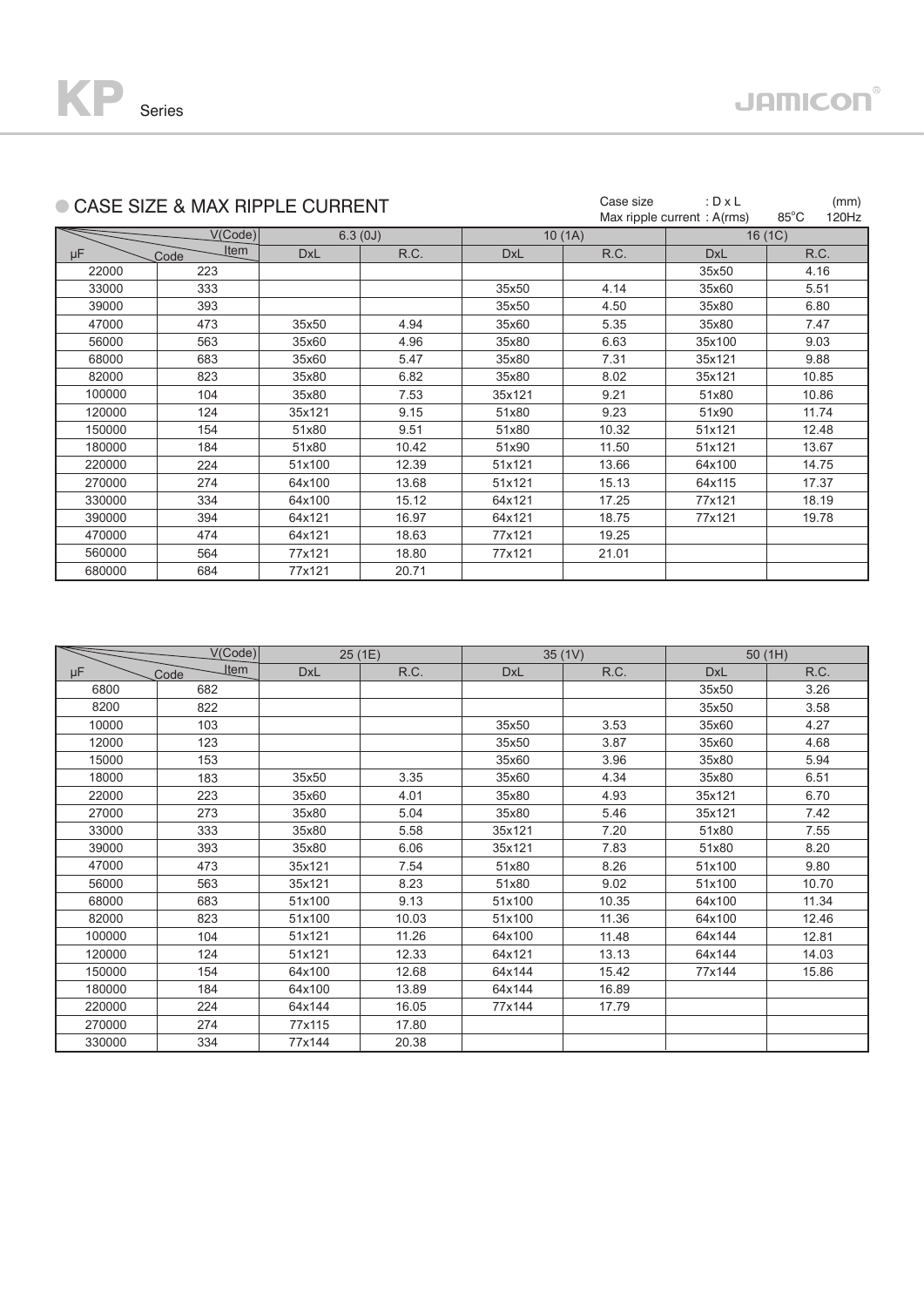

|        | ● CASE SIZE & MAX RIPPLE CURRENT |            |        |            | Case size | : $D \times L$<br>Max ripple current : A(rms) | (mm)<br>$85^{\circ}$ C<br>120Hz |
|--------|----------------------------------|------------|--------|------------|-----------|-----------------------------------------------|---------------------------------|
|        | V(Code)                          |            |        |            |           |                                               |                                 |
|        | <u>Item</u>                      |            | 63(1J) |            | 80(1K)    |                                               | 100(2A)                         |
| μF     | Code                             | <b>DxL</b> | R.C.   | <b>DxL</b> | R.C.      | <b>DxL</b>                                    | R.C.                            |
| 2200   | 222                              |            |        |            |           | 35x50                                         | 2.15                            |
| 2700   | 272                              |            |        |            |           | 35x50                                         | 2.38                            |
| 3300   | 332                              |            |        |            |           | 35x50                                         | 2.64                            |
| 3900   | 392                              |            |        |            |           | 35x60                                         | 3.10                            |
| 4700   | 472                              |            |        | 35x50      | 2.72      | 35x80                                         | 3.87                            |
| 5600   | 562                              | 35x50      | 2.97   | 35x60      | 3.22      | 35x80                                         | 4.22                            |
| 6800   | 682                              | 35x50      | 3.28   | 35x80      | 4.03      | 35x100                                        | 5.15                            |
| 8200   | 822                              | 35x60      | 3.89   | 35x80      | 4.42      | 35x121                                        | 5.83                            |
| 10000  | 103                              | 35x80      | 4.77   | 35x100     | 5.41      | 51x80                                         | 6.03                            |
| 12000  | 123                              | 35x80      | 5.23   | 35x121     | 6.47      | 51x80                                         | 6.60                            |
| 15000  | 153                              | 35x100     | 5.88   | 51x80      | 7.63      | 51x121                                        | 8.86                            |
| 18000  | 183                              | 35x121     | 6.16   | 51x80      | 8.35      | 51x121                                        | 9.71                            |
| 22000  | 223                              | 51x80      | 7.73   | 51x100     | 8.76      | 64x100                                        | 9.79                            |
| 27000  | 273                              | 51x80      | 8.56   | 51x100     | 9.70      | 64x100                                        | 10.85                           |
| 33000  | 333                              | 51x100     | 8.76   | 64x100     | 10.22     | 64x144                                        | 12.80                           |
| 39000  | 393                              | 51x121     | 10.22  | 64x100     | 11.11     | 77x115                                        | 13.11                           |
| 47000  | 473                              | 64x100     | 11.88  | 64x144     | 14.33     | 77x144                                        | 14.81                           |
| 56000  | 563                              | 64x100     | 12.96  | 64x144     | 15.64     |                                               |                                 |
| 68000  | 683                              | 64x144     | 13.63  | 77x144     | 16.27     |                                               |                                 |
| 100000 | 104                              | 77x144     | 15.86  |            |           |                                               |                                 |

|       | V(Code)             |            | 160(2C) |            | 200(2D) | 250(2E)    |       |
|-------|---------------------|------------|---------|------------|---------|------------|-------|
| μF    | <b>Item</b><br>Code | <b>DxL</b> | R.C.    | <b>DxL</b> | R.C.    | <b>DxL</b> | R.C.  |
| 470   | 471                 |            |         |            |         | 35x50      | 1.66  |
| 560   | 561                 |            |         |            |         | 35x50      | 1.81  |
| 680   | 681                 |            |         | 35x50      | 1.99    | 35x50      | 1.99  |
| 820   | 821                 |            |         | 35x50      | 2.19    | 35x60      | 2.37  |
| 1000  | 102                 |            |         | 35x60      | 2.62    | 35x80      | 2.87  |
| 1200  | 122                 | 35x50      | 2.64    | 35x60      | 2.87    | 35x80      | 3.15  |
| 1500  | 152                 | 35x60      | 3.20    | 35x80      | 3.52    | 35x100     | 3.49  |
| 1800  | 182                 | 35x70      | 3.63    | 35x80      | 3.85    | 35x100     | 3.83  |
| 2200  | 222                 | 35x80      | 4.26    | 35x100     | 4.23    | 51x70      | 4.28  |
| 2700  | 272                 | 35x100     | 4.68    | 35x121     | 4.72    | 51x70      | 4.74  |
| 3300  | 332                 | 35x121     | 5.22    | 51x70      | 5.24    | 51x90      | 5.38  |
| 3900  | 392                 | 51x70      | 5.70    | 51x70      | 5.70    | 51x115     | 6.23  |
| 4700  | 472                 | 51x70      | 6.26    | 51x90      | 6.42    | 64x96      | 7.06  |
| 5600  | 562                 | 51x90      | 7.00    | 51x115     | 7.47    | 64x96      | 7.71  |
| 6800  | 682                 | 51x90      | 7.72    | 51x130     | 8.70    | 64x115     | 9.19  |
| 8200  | 822                 | 51x115     | 9.04    | 64x96      | 9.33    | 64x115     | 10.09 |
| 10000 | 103                 | 64x96      | 10.30   | 64x96      | 10.30   | 64x130     | 11.76 |
| 12000 | 123                 | 64x96      | 11.29   | 77x96      | 12.56   | 77x115     | 13.01 |
| 15000 | 153                 | 64x130     | 13.83   | 77x96      | 14.04   | 77x130     | 14.70 |
| 18000 | 183                 | 64x130     | 15.15   | 77x130     | 16.80   | 77x155     | 17.40 |
| 22000 | 223                 | 77x130     | 18.57   | 77x155     | 20.07   | 90x157     | 20.19 |
| 27000 | 273                 | 77x130     | 20.58   | 90x131     | 21.62   |            |       |
| 33000 | 333                 | 90x131     | 23.90   | 90x157     | 25.85   |            |       |
| 39000 | 393                 | 90x157     | 28.10   |            |         |            |       |